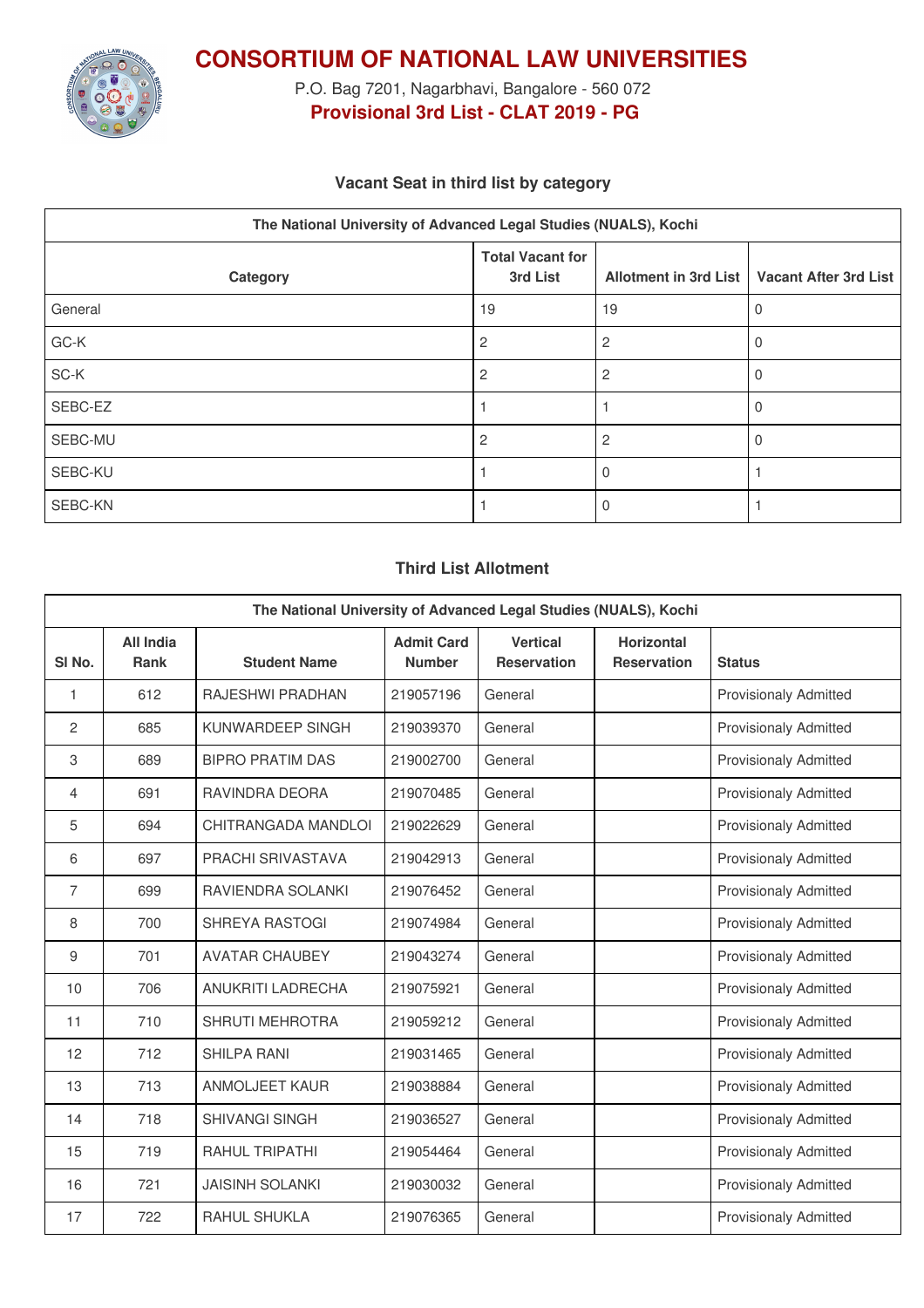| The National University of Advanced Legal Studies (NUALS), Kochi |                          |                          |                                    |                                       |                                         |                              |
|------------------------------------------------------------------|--------------------------|--------------------------|------------------------------------|---------------------------------------|-----------------------------------------|------------------------------|
| SI No.                                                           | All India<br><b>Rank</b> | <b>Student Name</b>      | <b>Admit Card</b><br><b>Number</b> | <b>Vertical</b><br><b>Reservation</b> | <b>Horizontal</b><br><b>Reservation</b> | <b>Status</b>                |
| 18                                                               | 723                      | RADHIKA AGARWAL          | 219042728                          | General                               |                                         | <b>Provisionaly Admitted</b> |
| 19                                                               | 747                      | POORNIMA S NAIR          | 219025558                          | GC-K                                  |                                         | <b>Provisionaly Admitted</b> |
| 20                                                               | 770                      | <b>MONISHA M</b>         | 219014157                          | GC-K                                  |                                         | <b>Provisionaly Admitted</b> |
| 21                                                               | 2958                     | <b>VIDYACV</b>           | 219077190                          | SEBC-EZ                               |                                         | <b>Provisionaly Admitted</b> |
| 22                                                               | 3169                     | NAZAI N                  | 219073882                          | SEBC-MU                               |                                         | <b>Provisionaly Admitted</b> |
| 23                                                               | 3464                     | <b>SHYJU K M</b>         | 219071757                          | SEBC-MU                               |                                         | <b>Provisionaly Admitted</b> |
| 24                                                               | 5132                     | <b>KIRAN GOPI</b>        | 219074939                          | SC-K                                  |                                         | <b>Provisionaly Admitted</b> |
| 25                                                               | 5317                     | N KRISHNA OZHAKKANAT     | 219065793                          | SC-K                                  |                                         | <b>Provisionaly Admitted</b> |
| 26                                                               | 6560                     | CHANDRA SHEKHAR<br>YADAV | 219056441                          | General                               | PWD <sup>*</sup>                        | <b>Provisionaly Admitted</b> |

#### **First and Second List Seat Allotted**

# **Status of provisionally admitted students in the second list - PG**

| The National University of Advanced Legal Studies (NUALS), Kochi |                          |                           |                                    |                                       |                                         |                              |
|------------------------------------------------------------------|--------------------------|---------------------------|------------------------------------|---------------------------------------|-----------------------------------------|------------------------------|
| SI No.                                                           | All India<br><b>Rank</b> | <b>Student Name</b>       | <b>Admit Card</b><br><b>Number</b> | <b>Vertical</b><br><b>Reservation</b> | <b>Horizontal</b><br><b>Reservation</b> | <b>Provisionaly Admitted</b> |
| 1                                                                | 394                      | ANOOP C                   | 219046591                          | General                               |                                         | First List                   |
| 2                                                                | 742                      | <b>ADVAITH GOVIND</b>     | 219001613                          | GC-K                                  |                                         | Second List                  |
| 3                                                                | 2026                     | <b>ANUSREE K</b>          | 219061492                          | SEBC-EZ                               |                                         | <b>First List</b>            |
| 4                                                                | 2502                     | <b>KARTHIK SARANGAN</b>   | 219067570                          | SEBC-DV                               |                                         | First List                   |
| 5                                                                | 2528                     | <b>FATHIMA IBRAHIM</b>    | 219022487                          | SEBC-MU                               |                                         | Second List                  |
| 6                                                                | 2766                     | ANUSHKA VIJAYAKUMAR       | 219013149                          | SEBC-EZ                               |                                         | Second List                  |
| $\overline{7}$                                                   | 2820                     | PRABHATH P                | 219015536                          | SEBC-BH                               |                                         | Second List                  |
| 8                                                                | 3031                     | <b>JOJIMON JASEENTHAN</b> | 219052026                          | SEBC-LA                               |                                         | Second List                  |
| 9                                                                | 3389                     | ALLEN P ALEX              | 219075390                          | SEBC-BX                               |                                         | First List                   |
| 10                                                               | 4079                     | <b>GREESHMA A S</b>       | 219073979                          | ST-K                                  |                                         | Second List                  |
| 11                                                               | 4189                     | K R AZAD                  | 219044222                          | SC-K                                  |                                         | <b>First List</b>            |
| 12                                                               | 4660                     | <b>MEERAM</b>             | 219053818                          | SEBC-VK                               |                                         | First List                   |

*Note : \* indicates that the seat is allotted based on that horizontal reservation*

*\*\* indicates that the vertical reservation category is changed in third list*

## **Vertical**

General - General

GC-K - General Category of Kerala

SC-K - Scheduled Caste of Kerala

ST-K - Scheduled Tribe of Kerala

SEBC-EZ - SEBC - Ezhavas

SEBC-MU - SEBC - Muslims